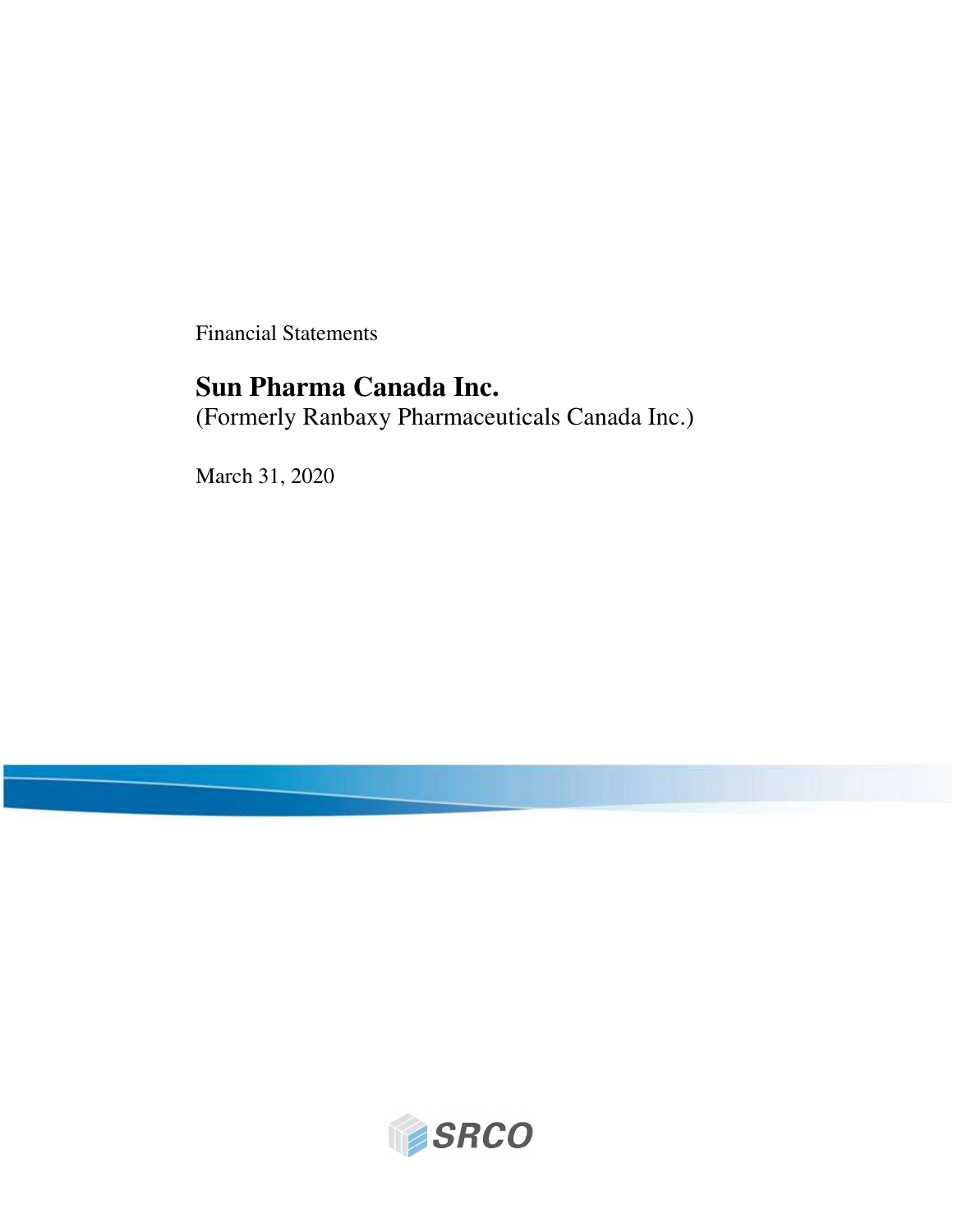# **Sun Pharma Canada Inc.**

(Formerly Ranbaxy Pharmaceuticals Canada Inc.)

March 31, 2020

### **Table of contents**

| FINANCIAL STATEMENTS |  |
|----------------------|--|
|                      |  |
|                      |  |
|                      |  |
|                      |  |

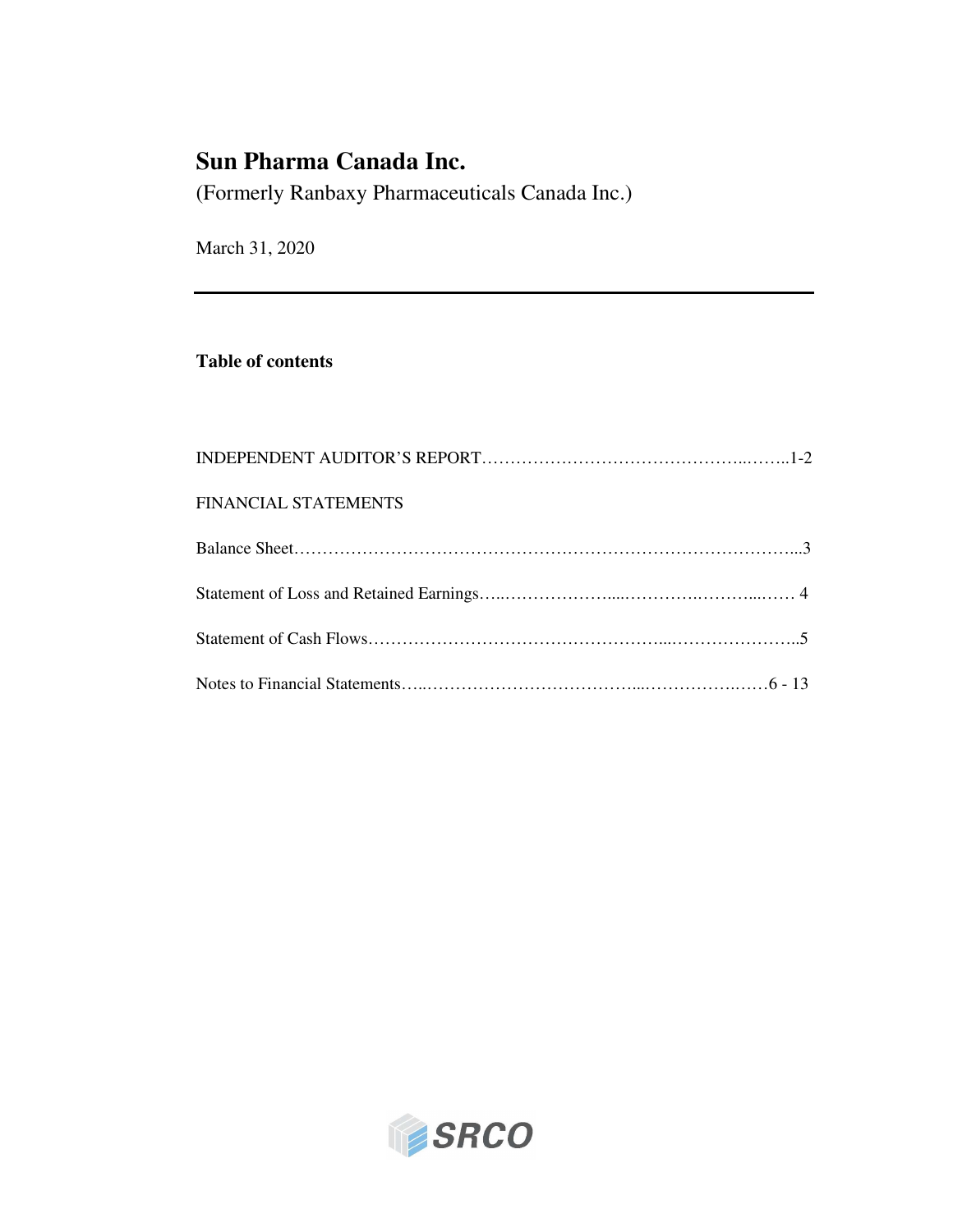

**SRCO Professional Corporation Chartered Professional Accountants Licensed Public Accountants**  Park Place Corporate Centre 15 Wertheim Court, Suite 409 Richmond Hill, ON L4B 3H7

Tel: 905 882 9500 & 416 671 7292 Fax: 905 882 9580 Email: info@srco.ca www.srco.ca

#### **INDEPENDENT AUDITOR'S REPORT**

#### **To the Shareholder of Sun Pharma Canada Inc.**

#### *Opinion*

We have audited the financial statements of Sun Pharma Canada Inc. (the "Company"), which comprise the balance sheet as at March 31, 2020, and the statements of loss and retained earnings and cash flows for the year then ended, and notes to the financial statements, including a summary of significant accounting policies.

In our opinion, the accompanying financial statements present fairly, in all material respects, the financial position of the Company as at March 31, 2020, and the results of its operations and cash flows for the year then ended in accordance with Canadian accounting standards for private enterprises.

#### *Basis for Opinion*

We conducted our audit in accordance with Canadian generally accepted auditing standards. Our responsibilities under those standards are further described in the *Auditor's Responsibilities for the Audit of the Financial Statements* section of our report. We are independent of the Company in accordance with the ethical requirements that are relevant to our audit of the financial statements in Canada, and we have fulfilled our other ethical responsibilities in accordance with these requirements. We believe that the audit evidence we have obtained is sufficient and appropriate to provide a basis for our opinion.

#### *Responsibilities of Management and Those Charged with Governance for the Financial Statements*

Management is responsible for the preparation and fair presentation of the financial statements in accordance with Canadian accounting standards for private enterprises, and for such internal control as management determines is necessary to enable the preparation of financial statements that are free from material misstatement, whether due to fraud or error.

In preparing the financial statements, management is responsible for assessing the Company's ability to continue as a going concern, disclosing, as applicable, matters related to going concern and using the going concern basis of accounting unless management either intends to liquidate the Company or to cease operations, or has no realistic alternative but to do so.

Those charged with governance are responsible for overseeing the Company's financial reporting process.

#### *Auditor's Responsibilities for the Audit of the Financial Statements*

Our objectives are to obtain reasonable assurance about whether the financial statements as a whole are free from material misstatement, whether due to fraud or error, and to issue an auditor's report that includes our opinion. Reasonable assurance is a high level of assurance, but is not a guarantee that an audit conducted in accordance with Canadian generally accepted auditing standards will always detect a material misstatement when it exists.

Misstatements can arise from fraud or error and are considered material if, individually or in the aggregate, they could reasonably be expected to influence the economic decisions of users taken on the basis of these financial statements. As part of an audit in accordance with Canadian generally accepted auditing standards, we exercise professional judgment and maintain professional skepticism throughout the audit. We also:

*(Continues)*  Page | 1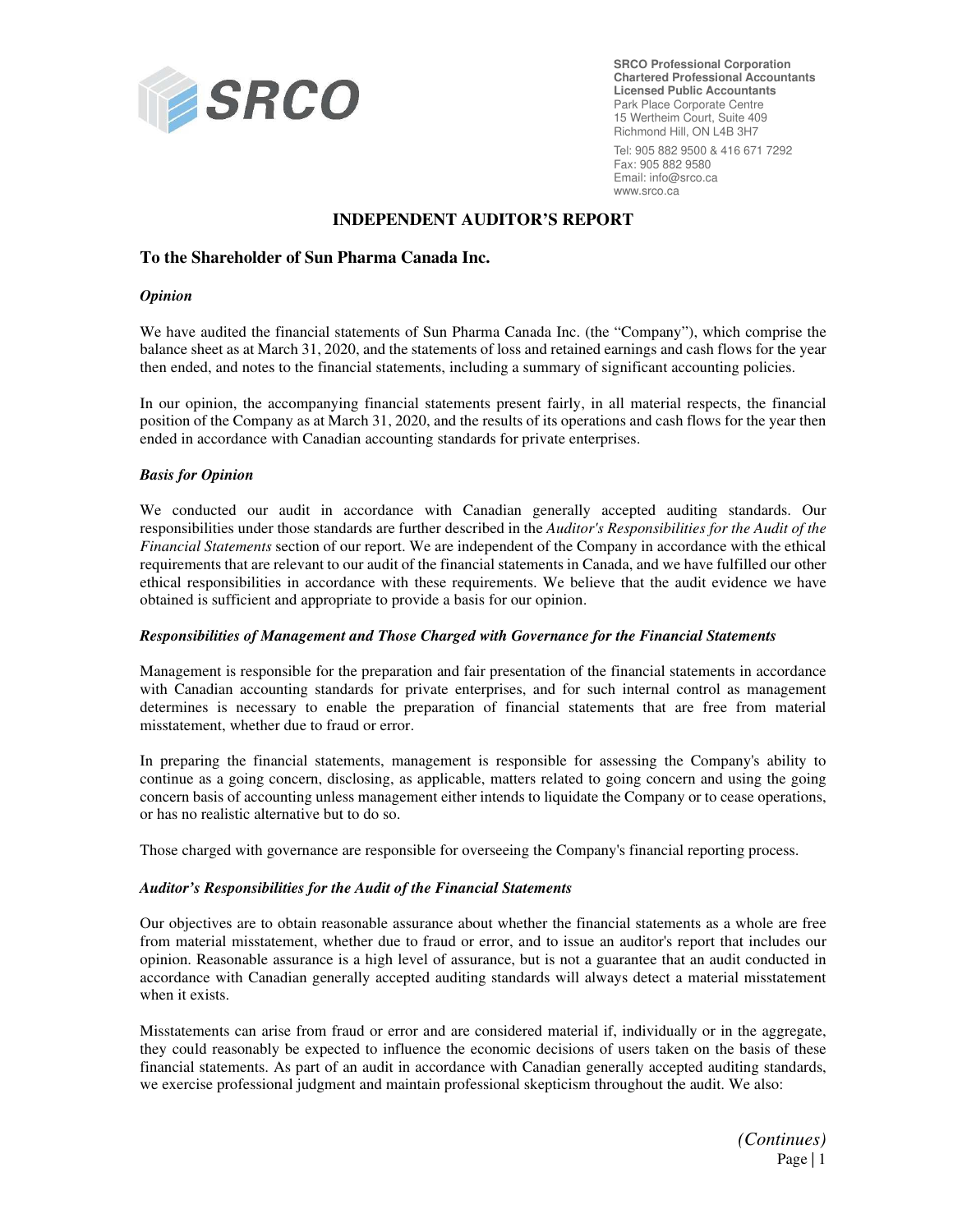

#### **Independent Auditor's Report to the Shareholder of Sun Pharma Canada Inc.** *(continued)*

- Identify and assess the risks of material misstatement of the financial statements, whether due to fraud or error, design and perform audit procedures responsive to those risks, and obtain audit evidence that is sufficient and appropriate to provide a basis for our opinion. The risk of not detecting a material misstatement resulting from fraud is higher than for one resulting from error, as fraud may involve collusion, forgery, intentional omissions, misrepresentations, or the override of internal control.
- Obtain an understanding of internal control relevant to the audit in order to design audit procedures that are appropriate in the circumstances, but not for the purpose of expressing an opinion on the effectiveness of the Company's internal control.
- Evaluate the appropriateness of accounting policies used and the reasonableness of accounting estimates and related disclosures made by management.
- Conclude on the appropriateness of management's use of the going concern basis of accounting and, based on the audit evidence obtained, whether a material uncertainty exists related to events or conditions that may cast significant doubt on the Company's ability to continue as a going concern. If we conclude that a material uncertainty exists, we are required to draw attention in our auditor's report to the related disclosures in the financial statements or, if such disclosures are inadequate, to modify our opinion. Our conclusions are based on the audit evidence obtained up to the date of our auditor's report. However, future events or conditions may cause the Company to cease to continue as a going concern.
- Evaluate the overall presentation, structure and content of the financial statements, including the disclosures, and whether the financial statements represent the underlying transactions and events in a manner that achieves fair presentation.

We communicate with those charged with governance regarding, among other matters, the planned scope and timing of the audit and significant audit findings, including any significant deficiencies in internal control that we identify during our audit.

### SRCO Professional Corporation

 CHARTERED PROFESSIONAL ACCOUNTANTS Authorized to practice public accounting by the Chartered Professional Accountants of Ontario

Richmond Hill, Ontario April 27, 2020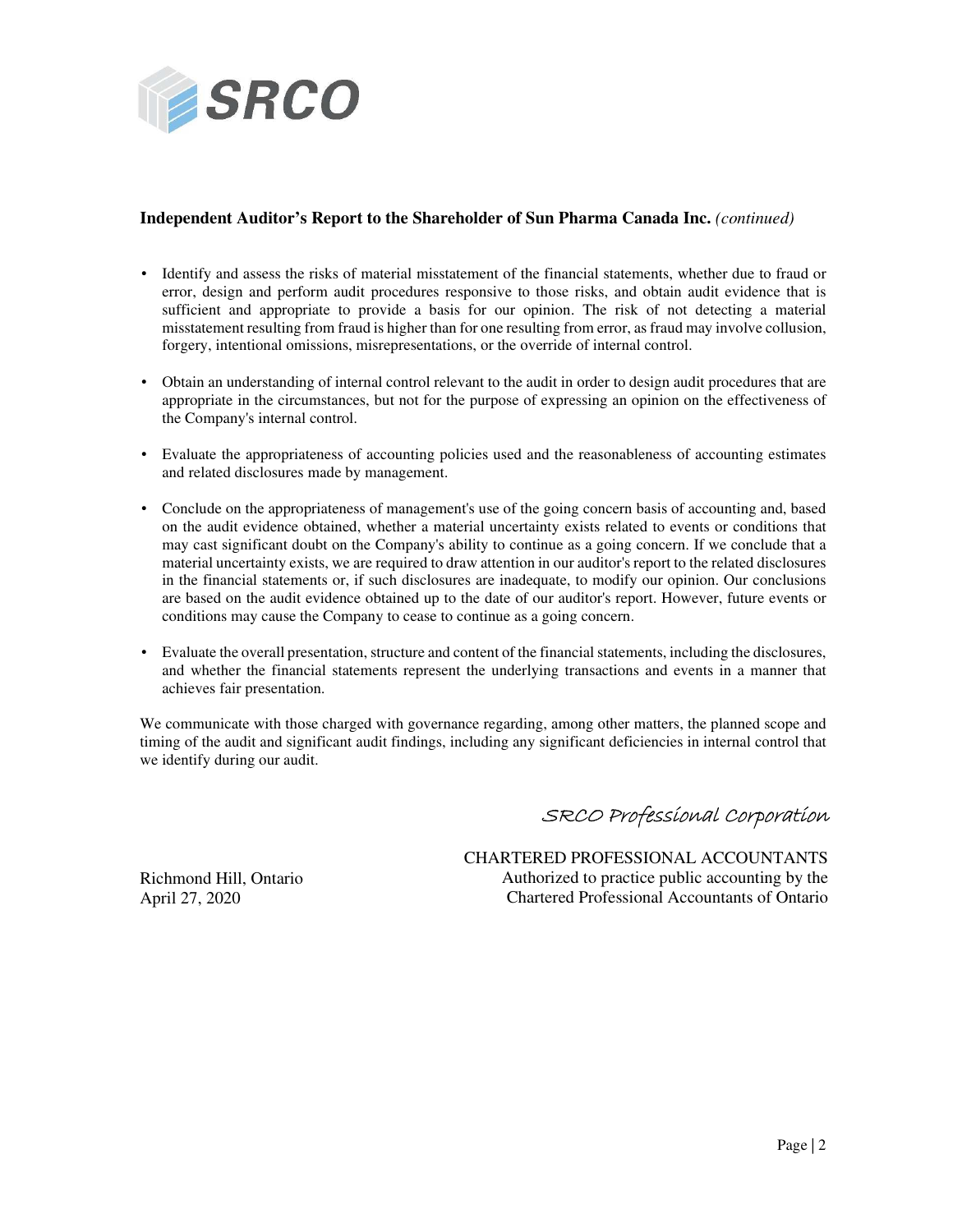## **BALANCE SHEET**

As at March 31, 2020

|                                                               | 2020<br>\$ | 2019<br>\$ |
|---------------------------------------------------------------|------------|------------|
| <b>ASSETS</b>                                                 |            |            |
| <b>CURRENT</b>                                                |            |            |
| Cash                                                          | 7,141,745  | 12,633,389 |
| Accounts receivable - trade, no allowance (Notes $6&8$ )      | 6,409,061  | 2,734,015  |
| Due from related company ( <i>Note 6</i> )                    | 1,360,990  |            |
| Inventories (Note 3)                                          | 3,896,757  | 4,201,890  |
| Government remittances receivable                             | 61,505     | 101,529    |
|                                                               | 18,870,058 | 19,670,823 |
| <b>LIABILITIES AND SHAREHOLDER'S EQUITY</b><br><b>CURRENT</b> |            |            |
| Accounts payable and accrued liabilities (Note 6)             | 14,940,407 | 14,775,629 |
| <b>Shareholder's Equity</b>                                   |            |            |
| Share capital ( <i>Note 4</i> )                               | 2,250,100  | 2,250,100  |
| Retained earnings                                             | 1,679,551  | 2,645,094  |
|                                                               | 3,929,651  | 4,895,194  |
|                                                               | 18,870,058 | 19,670,823 |

Contingencies *(Note 9)*

*See accompanying notes*

On behalf of the Board:

Director

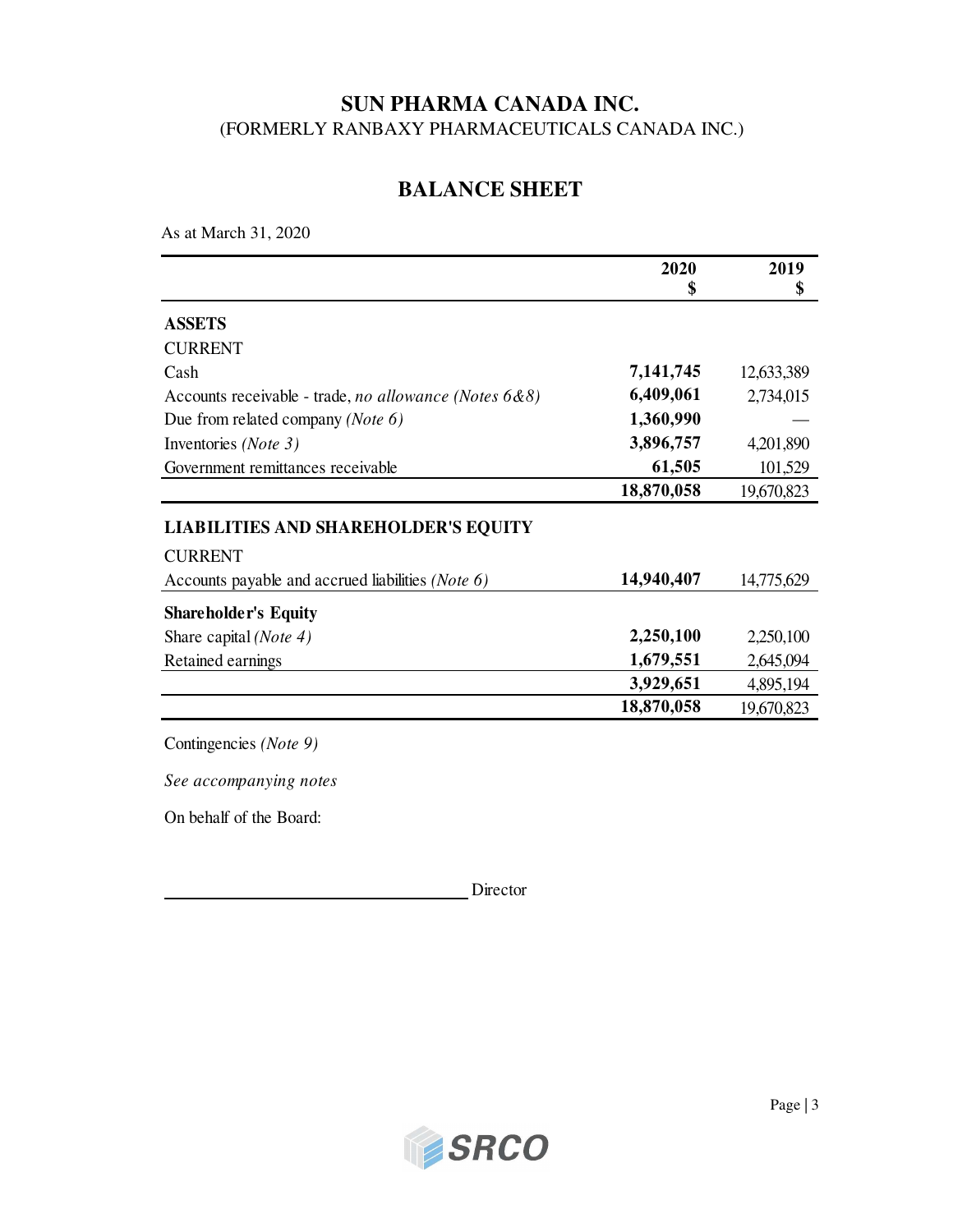## **STATEMENT OF LOSS AND RETAINED EARNINGS**

For the year ended March 31, 2020

|                                                     | 2020       | 2019       |
|-----------------------------------------------------|------------|------------|
|                                                     | \$         | \$         |
| <b>REVENUE</b>                                      |            |            |
| Product sales (Note 6)                              | 24,801,618 | 40,766,945 |
| Cost of sales (Note 6)                              | 20,005,159 | 35,017,061 |
| <b>GROSS PROFIT</b>                                 | 4,796,459  | 5,749,884  |
| <b>EXPENSES</b>                                     |            |            |
| Selling, general and administrative (Notes 5 and 6) | 5,952,987  | 6,416,340  |
| Interest and bank charges                           | 14,742     | 10,992     |
| Interest income                                     | (128, 670) | (113,440)  |
| Foreign exchange (gain) loss                        | (77, 057)  | 63,241     |
| Amortization                                        |            | 3,882      |
|                                                     | 5,762,002  | 6,381,015  |
| <b>LOSS BEFORE INCOME TAXES</b>                     | (965, 543) | (631, 131) |
| <b>INCOME TAXES</b>                                 |            |            |
| Current ( <i>Note</i> 7)                            |            |            |
| Future (Note 7)                                     |            |            |
|                                                     |            |            |
| <b>NET LOSS</b>                                     | (965, 543) | (631, 131) |
| <b>RETAINED EARNINGS - BEGINNING OF YEAR</b>        | 2,645,094  | 3,276,225  |
| <b>RETAINED EARNINGS - END OF YEAR</b>              | 1,679,551  | 2,645,094  |

*See accompanying notes*

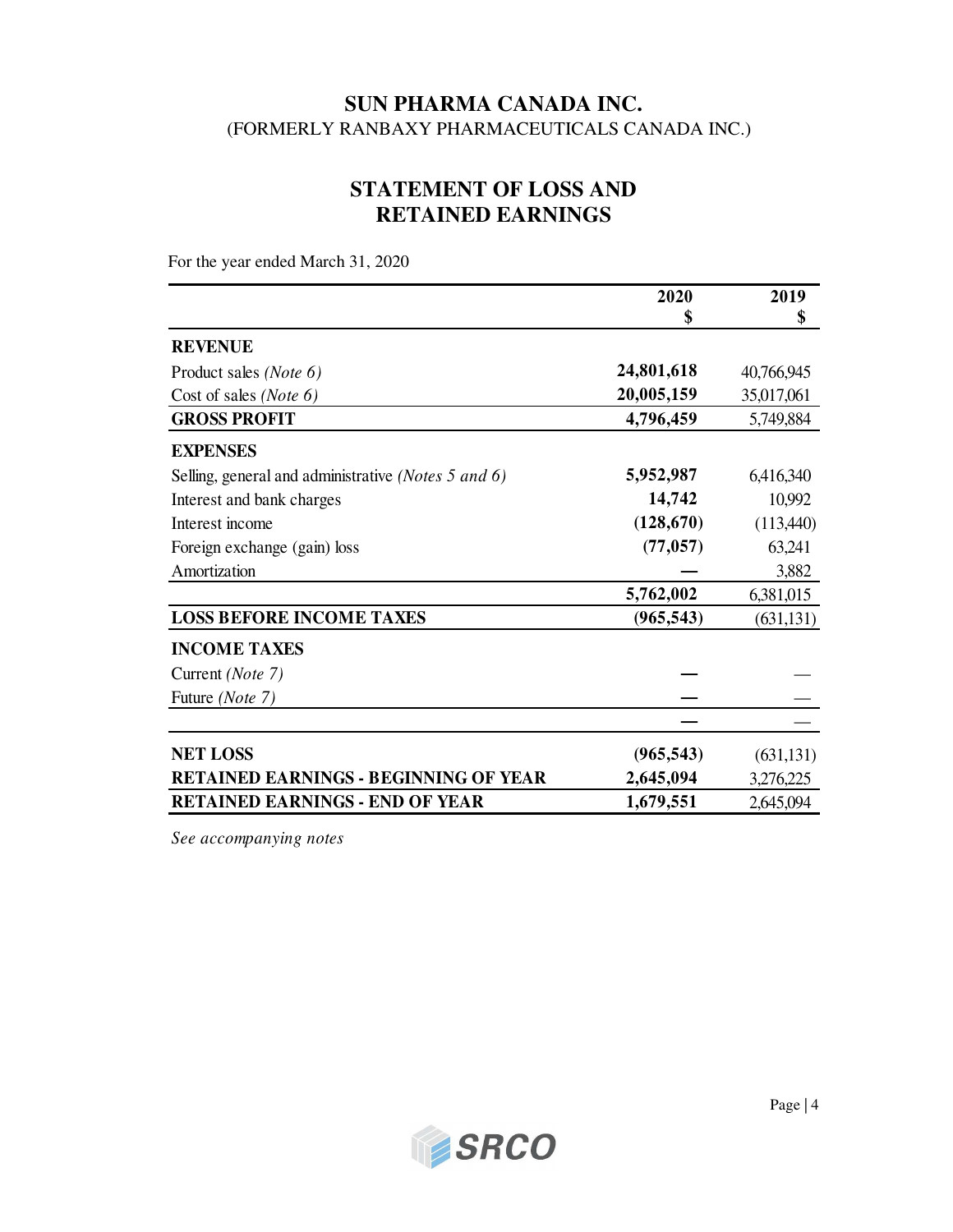## **STATEMENT OF CASH FLOWS**

For the year ended March 31, 2020

|                                                         | 2020<br>\$    | 2019<br>\$ |
|---------------------------------------------------------|---------------|------------|
| <b>OPERATING ACTIVITIES</b>                             |               |            |
| Net loss                                                | (965, 543)    | (631, 131) |
| Items not affecting cash:                               |               |            |
| Amortization                                            |               | 3,882      |
|                                                         | (965, 543)    | (627,249)  |
| Changes in non-cash working capital balances related to |               |            |
| operations:                                             |               |            |
| Accounts receivable                                     | (3,675,046)   | 1,650,123  |
| Government remittances receivable                       | 40,024        | 111,843    |
| Inventories                                             | 305,133       | 3,760,097  |
| Prepaid expenses and deposits                           |               | 63,796     |
| Accounts payable and accrued liabilities                | 164,778       | 2,862,444  |
| Cash flow (used in) provided by operating activities    | (4, 130, 654) | 7,821,054  |
| <b>INVESTING ACTIVITIES</b>                             |               |            |
| Due from related company                                | (1,360,990)   |            |
| Cash flow used in investing activities                  | (1,360,990)   |            |
| (DECREASE) INCREASE IN CASH                             | (5, 491, 644) | 7,821,054  |
| <b>CASH - BEGINNING OF YEAR</b>                         | 12,633,389    | 4,812,335  |
| <b>CASH - END OF YEAR</b>                               | 7,141,745     | 12,633,389 |

*See accompanying notes*

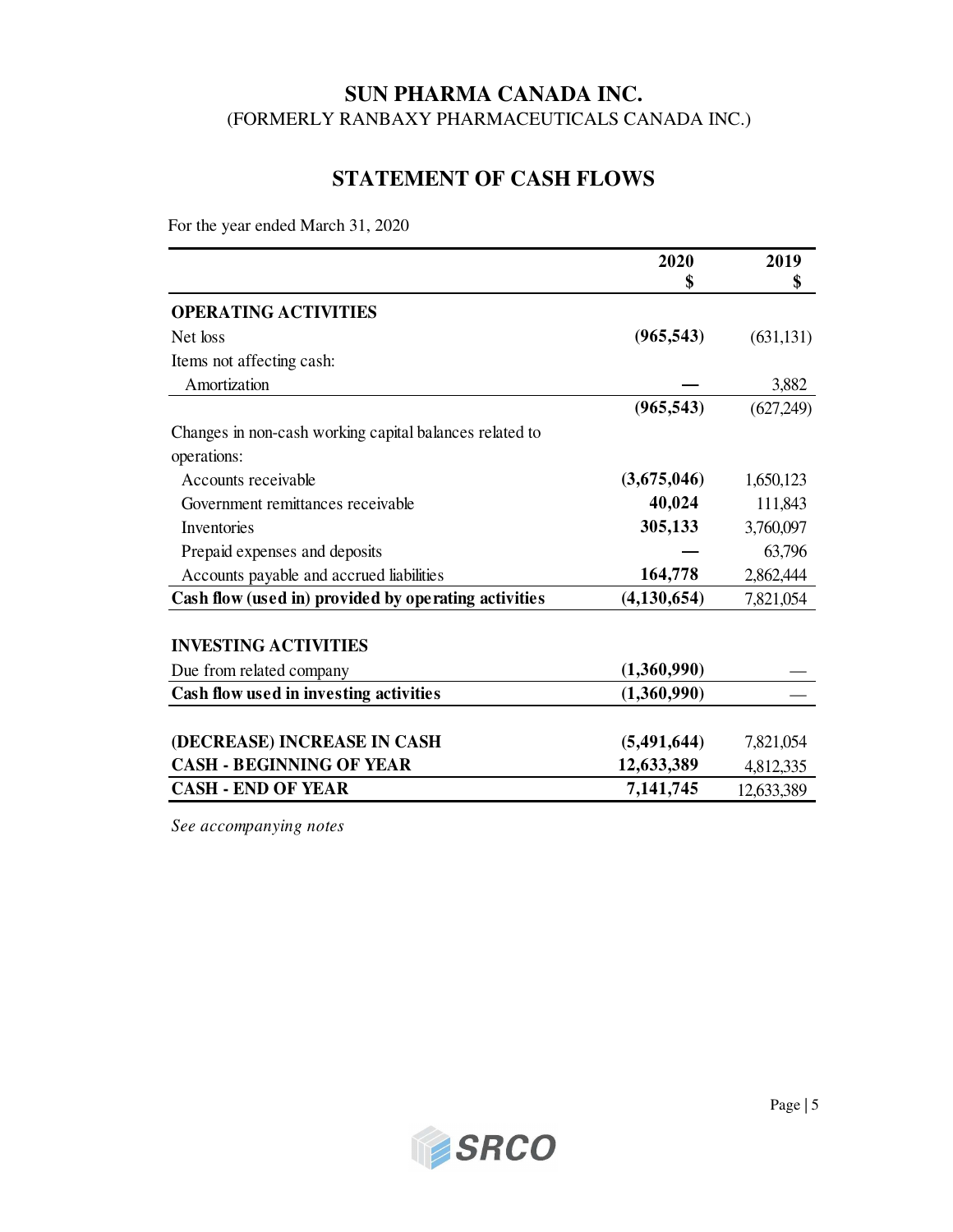## **NOTES TO FINANCIAL STATEMENTS**

#### March 31, 2020

`

### **1. DESCRIPTION OF BUSINESS**

Ranbaxy Pharmaceuticals Canada Inc. was incorporated under the laws of the Province of Ontario on December 12, 2002. On September 14, 2018, Ranbaxy Pharmaceuticals Canada Inc. changed its name to Sun Pharma Canada Inc. (the "Company"). Its ultimate parent company is Sun Pharmaceutical Industries (the "Parent"). The Company's main activity is marketing and distribution of pharmaceutical products.

### **2. SUMMARY OF SIGNIFICANT ACCOUNTING POLICIES**

These financial statements have been prepared in accordance with Canadian accounting standards for private enterprises and include the following significant accounting policies:

#### **Cash**

Cash includes cash on hand and balances held in a financial institution.

#### **Revenue recognition**

Revenue from the product sales is recognized when significant risk and rewards in respect to ownership of the products have been passed to the customer, and when the following criteria have been met:

- persuasive evidence of an arrangement exists;
- there are no significant obligations remaining;
- the price is fixed and determinable; and
- collectability is reasonably assured

Revenue from product sales is recognized net of provisions for estimated discounts, returns, rebates and chargebacks offered to wholesale customers.

#### **Inventories**

Inventories, comprising of finished goods, are measured at the lower of cost and net realizable value. Cost is determined on a moving average basis. The cost of inventories includes freight and any other directly attributable costs. Net realizable value is determined on a basis of estimated selling prices, less costs necessary to make the sale. When circumstances which previously caused inventories to be written down below cost no longer exist, the previous impairment is reversed.

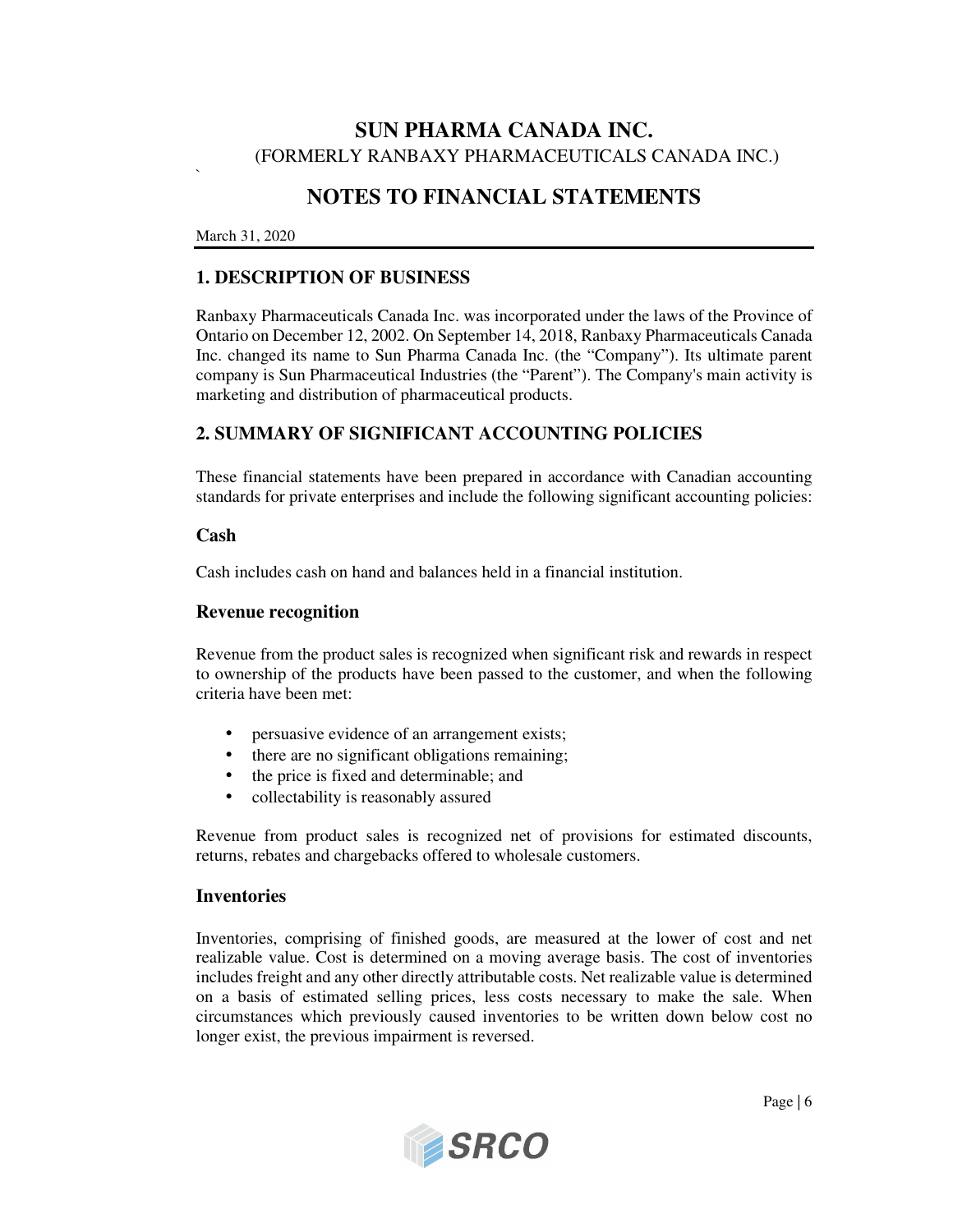### **NOTES TO FINANCIAL STATEMENTS**

March 31, 2020

`

### **2. SUMMARY OF SIGNIFICANT ACCOUNTING POLICIES** (continued)

#### **Property and equipment**

Property and equipment are stated at cost less accumulated amortization. Property and equipment are amortized over their estimated useful lives at the following rate and method:

Office equipment 3-10 years Straight-line

#### **Impairment of long-lived assets**

Long-lived assets consist of property and equipment. Long-lived assets held for use are measured and amortized as described in the applicable accounting policies.

The Company performs impairment testing on long-lived assets held for use whenever events or changes in circumstances indicate that the carrying amount of an asset, or group of assets, may not be recoverable. The carrying amount of a long-lived asset is not recoverable if the carrying amount exceeds the sum of the undiscounted future cash flows from its use and disposal. If the carrying amount is not recoverable, impairment is then measured as the amount by which the asset's carrying amount exceeds its fair value. Fair value is measured using prices for similar items. Any impairment is included in net loss for the year.

#### **Income taxes**

The Company accounts for income taxes using the future income taxes method. Under this method, future income tax assets and liabilities are recorded based on temporary differences between the carrying amount of balance sheet items and their corresponding tax bases. In addition, the future benefits of income tax assets, including unused tax losses, are recognized, subject to a valuation allowance, to the extent that it is more likely than not that such future benefits will ultimately be realized. Future income tax assets and liabilities are measured using substantively enacted tax rates and laws expected to apply when the tax liabilities or assets are to be either settled or realized.

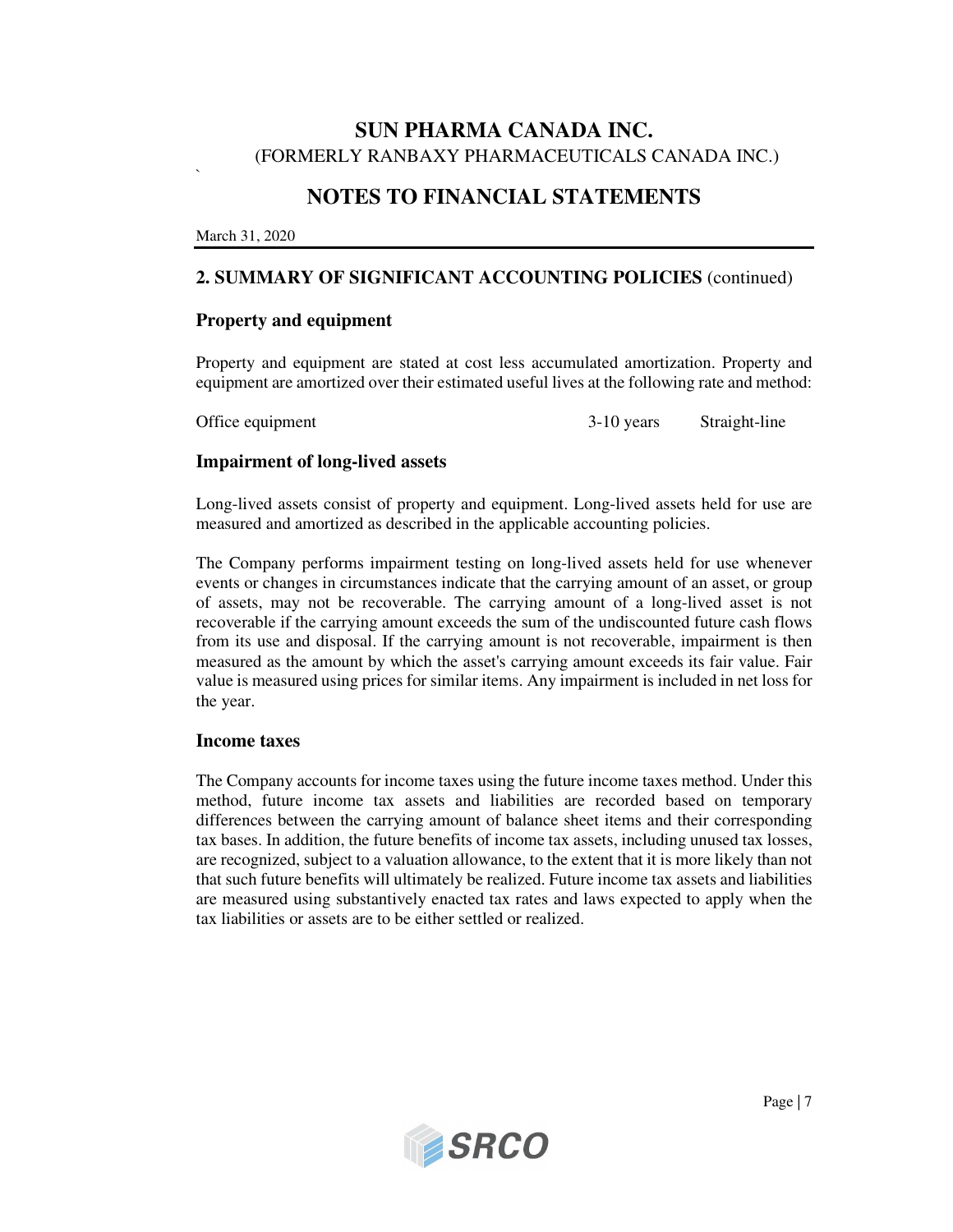## **NOTES TO FINANCIAL STATEMENTS**

March 31, 2020

`

### **2. SUMMARY OF SIGNIFICANT ACCOUNTING POLICIES** (continued)

#### **Foreign currency translation**

These financial statements have been presented in Canadian dollars, the Company's functional currency.

Transaction amounts denominated in foreign currencies are translated into their Canadian dollar equivalents at exchange rates prevailing at the transaction dates. Carrying values of monetary assets and liabilities, which are denominated in foreign currencies, reflect the exchange rates at the balance sheet date. Gains and losses resulting from currency translation are included in the statement of loss.

#### **Use of estimates**

The preparation of financial statements in conformity with Canadian accounting standards for private enterprises requires management to make estimates and assumptions that affect the reported amounts of assets and liabilities and disclosure of contingent assets and liabilities at the date of the financial statements, and the reported amounts of revenues and expenses during the year.

These estimates and assumptions are reviewed periodically, which include allowance for doubtful accounts, provisions for inventory obsolescence, valuation allowance for future tax benefits, impairment of financial assets, and accruals, and as adjustments become necessary, they are reported in net loss in the year in which they become known. Actual results may vary from the current estimates.

#### **Financial instruments**

The Company initially measures all its financial assets and liabilities at fair value, except for certain related party transactions that are measured at the carrying amount or exchange amount, as appropriate.

The Company subsequently measures all its financial assets and financial liabilities at cost or amortized cost.

Financial assets measured at cost or amortized cost includes cash, accounts receivable and due from related company.

Financial liabilities measured at cost or amortized cost includes accounts payable and accrued liabilities.



Page | 8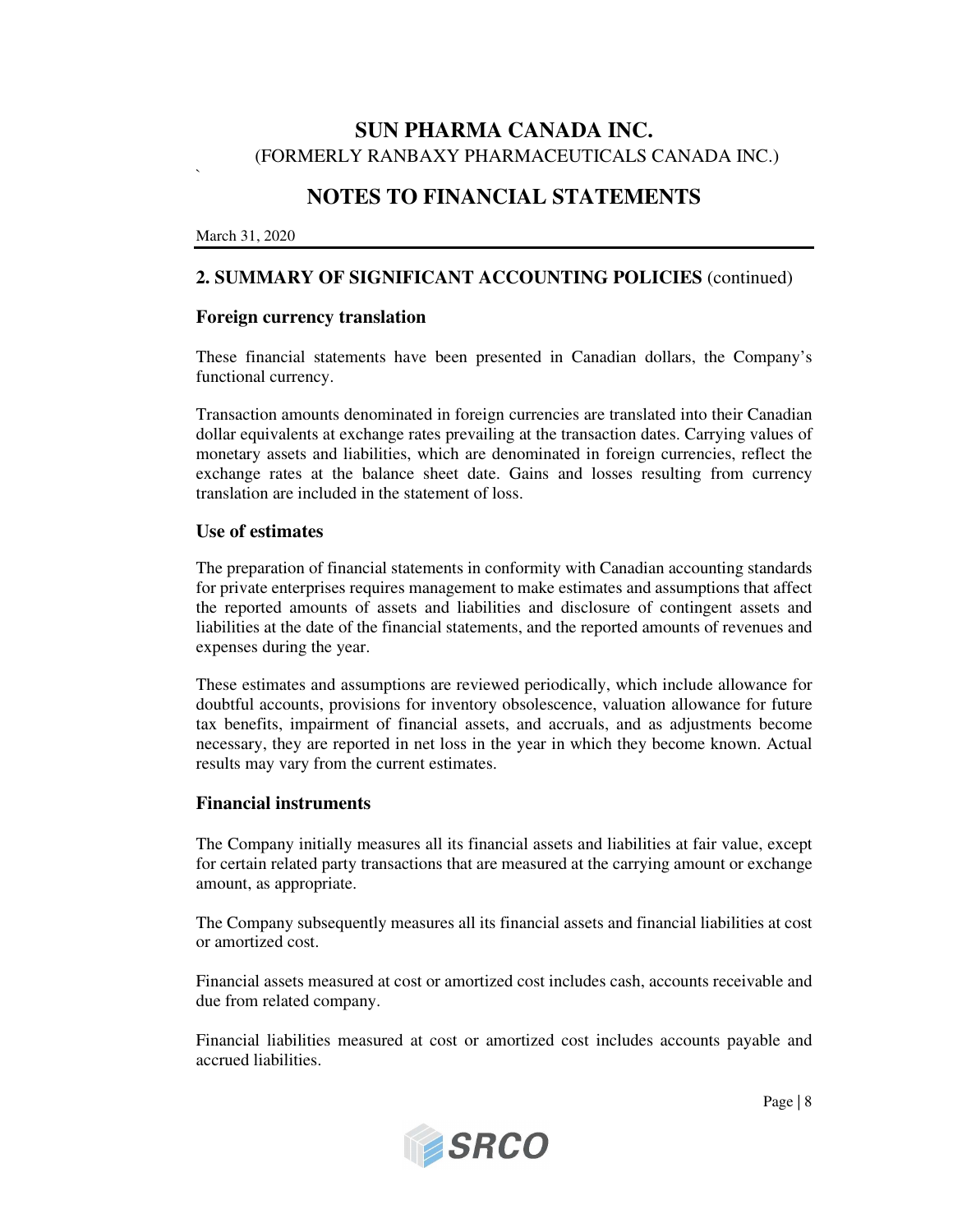## **NOTES TO FINANCIAL STATEMENTS**

March 31, 2020

`

### **2. SUMMARY OF SIGNIFICANT ACCOUNTING POLICIES** (continued)

#### **Impairment of financial instruments**

Financial assets measured at cost or amortized cost are tested for impairment when there are indicators of impairment. The amount of write-down is recognized in net loss. A previously recognized impairment loss may be reversed to the extent of improvement, directly or by adjusting the allowance account, provided it is no greater than the amount that would have been reported at the date of the reversal had the impairment not been recognized previously. The amount of the reversal is recognized in net loss.

#### **3. INVENTORIES**

|                        | 2020        | 2019        |
|------------------------|-------------|-------------|
|                        | \$          | \$          |
| Finished goods         | 6,467,544   | 8,543,722   |
| Inventory obsolescence | (2,570,787) | (4,341,832) |
|                        | 3,896,757   | 4,201,890   |

The cost of inventories recognized as an expense and included in the cost of sales was \$20,005,159 (2019 - \$35,017,061).

#### **4. SHARE CAPITAL**

Share capital consists of the following:

|                           | 2020<br>\$ | 2019<br>\$ |
|---------------------------|------------|------------|
|                           |            |            |
| Authorized:               |            |            |
| Unlimited Common shares   |            |            |
| <b>Issued:</b>            |            |            |
| $2,250,100$ Common shares | 2,250,100  | 2,250,100  |

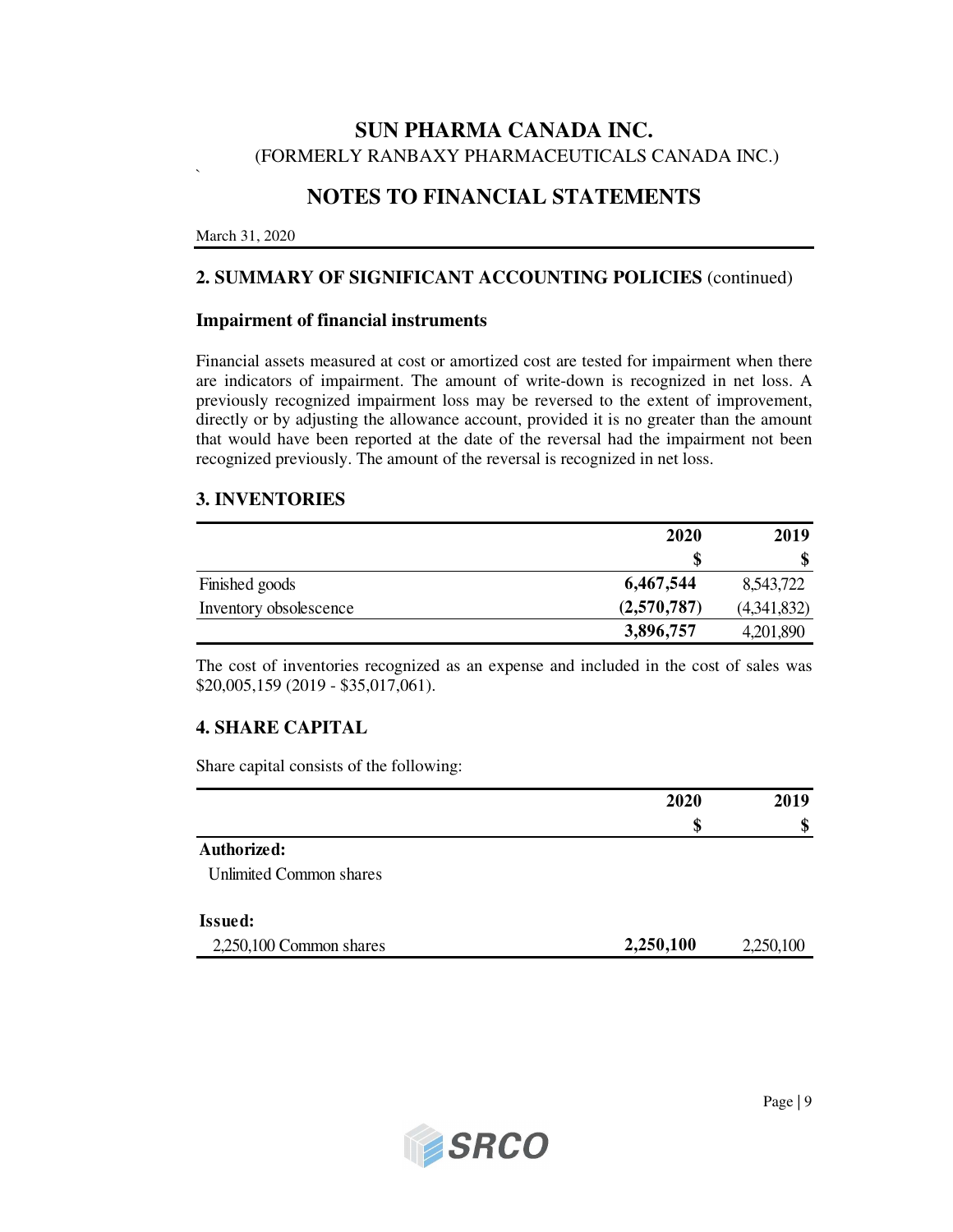## **NOTES TO FINANCIAL STATEMENTS**

March 31, 2020

`

### **5. EMPLOYEE FUTURE BENEFITS**

The Company participates in a registered savings plan covering substantially all eligible employees. The plan allows for employees to contribute up to 18% of their annual earnings to the plan subject to the statutory limits imposed by the tax authorities. The Company makes optional contributions of up to 3% of the annual earnings of the employees. The employees are fully vested immediately with their share of the Company's contributions.

Contributions expensed by the Company during the year were \$27,669 (2019 - \$31,679) and are included in selling, general and administrative expenses.

### **6. RELATED PARTY BALANES AND TRANSACTIONS**

The following is a summary of the Company's related party balances and transactions. They are considered to be related party transactions since the Parent has the ability to exercise significant influence through its ownership of shares and presence on the board of directors.

Included in accounts receivable is \$78,200 (2019 - \$nil) owing from the Parent Company and \$4,637,744 (2019 - \$3,224,979) owing from subsidiaries of the Parent.

Included in accounts payable is \$5,155,141 (2019 -\$9,530,158) owed to the Parent and \$8,458,013 (2019 - \$3,098,713) owed to a subsidiary of the Parent, respectively.

Included in cost of sales for the year are \$14,137,009 (2019 - \$20,128,713) of purchases from the Parent and \$155,802 (2019 - \$801,583) of purchases from a subsidiary of the Parent.

Included in sales for the year are \$19,746,379 (2019 - \$28,389,494) in sales to a subsidiary of the Parent.

Included in selling, general and administrative expenses for the current year are \$3,019,684 (2019 - \$1,139,779) in operational costs paid or payable to another subsidiary of the Parent.

These transactions were in the normal course of operations and measured at the exchange amount, which is the amount of consideration established and agreed to by the related parties.

The amounts due from related company, as at March 31, 2020 is \$1,360,990 (2018 - \$nil) for reimbursement of expenses. This amount is unsecured and non-interest bearing with no specific terms of repayment.



Page | 10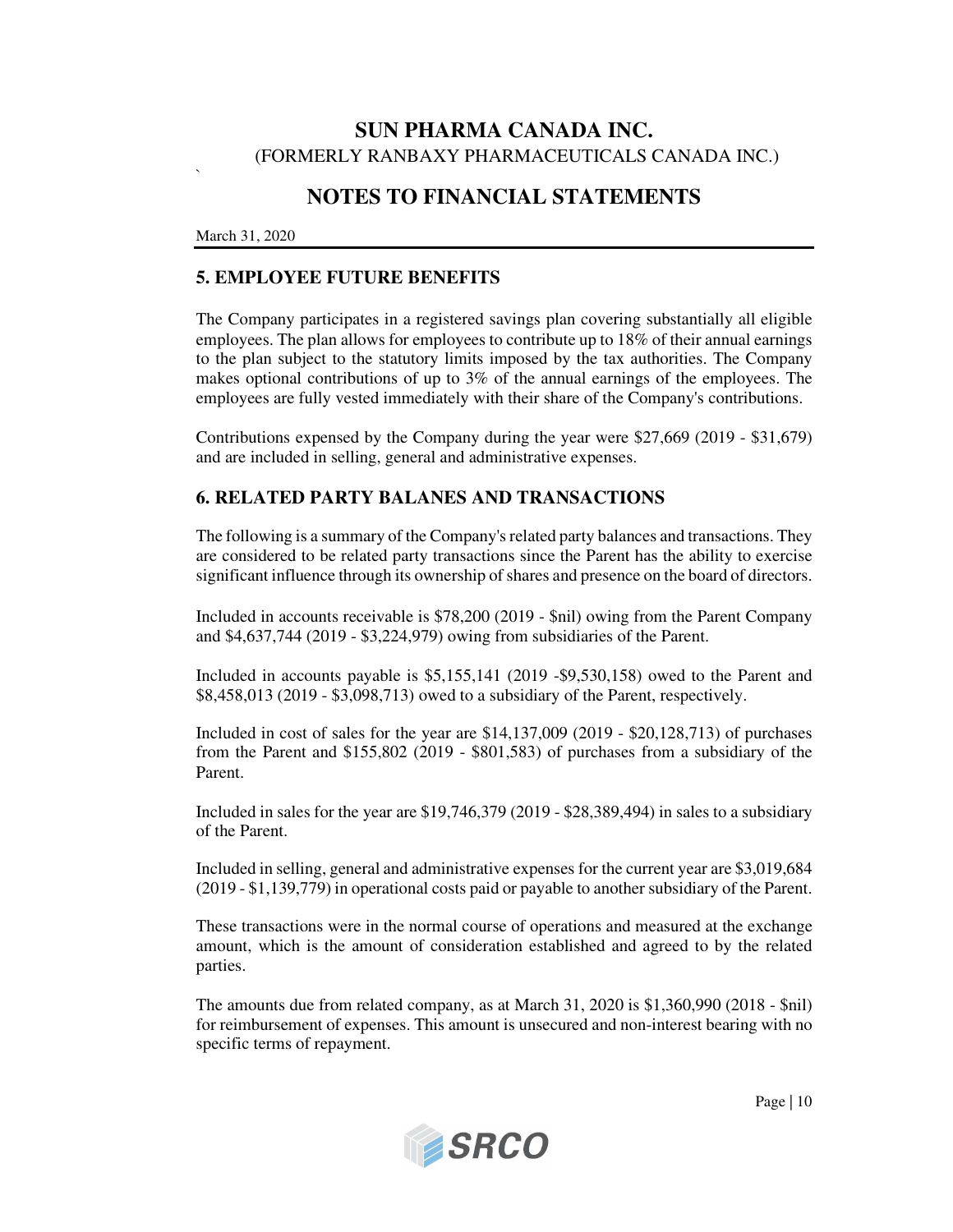### **NOTES TO FINANCIAL STATEMENTS**

#### March 31, 2020

`

### **7. INCOME TAXES**

Future income taxes represent the future income tax benefits of temporary differences between tax and accounting bases of assets and liabilities consisting of:

|                                    | 2020<br>\$  | 2019<br>\$  |
|------------------------------------|-------------|-------------|
|                                    |             |             |
| Future income taxes - current      |             |             |
| Provisions                         |             | 383,289     |
| Future income taxes - non-current  |             |             |
| Excess of carrying value over tax  |             |             |
| basis of property and equipment    | 9,169       | 11,756      |
| Non-capital losses carried forward | 2,317,101   | 2,057,740   |
|                                    | 2,326,270   | 2,069,496   |
| Future income tax benefits         | 2,326,270   | 2,452,785   |
| Valuation allowance                | (2,326,270) | (2,452,785) |
|                                    |             |             |

The effective income tax rate as a percentage of taxable income before income taxes is 26.5% (2019 - 26.5%).

The Company has approximately \$8,743,781 (2019 - \$7,778,328) operating losses available to be carried forward to future years. The benefits of these losses will be recognized in the period in which realized due to uncertainty as to their realization. Accordingly, the Company has taken a full valuation allowance and has not recorded future tax asset as at March 31, 2020.

#### **8. ECONOMIC DEPENDENCE**

At March 31, 2020, two customers (2019 - two) accounted for approximately 83% (2019 - 82%) of accounts receivable and two customers (2019 - two) accounted for approximately 87% (2019 - 69%) of gross sales during the year then ended. One of the customers were a related party and resulted in  $77\%$  (2019 –  $57\%$ ) of total sales. The other customer is a warehouse distributor who sells to the ultimate customers. Inventory purchases from related parties accounted for 71% (2019 - 61%) of the purchases for the year ended March 31, 2020. Approximately 92% (2019 - 91%) of accounts payable at year end are owing to the Parent company and their commonly controlled subsidiaries. The Company's operations extensively depend on purchases and sales from various related parties.

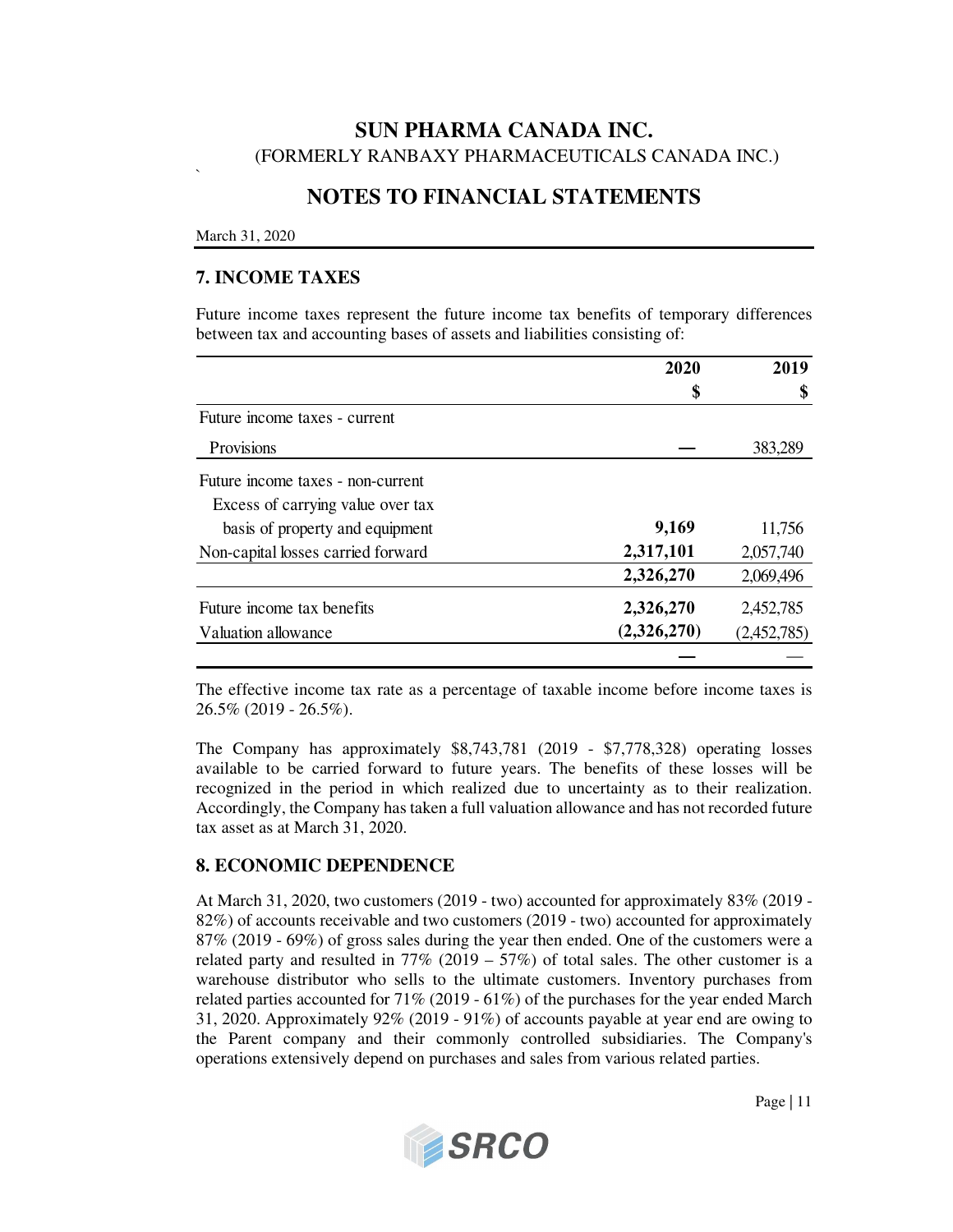## **NOTES TO FINANCIAL STATEMENTS**

#### March 31, 2020

`

### **9. CONTINGENCIES**

The Company, along with other related parties, has been named as defendant in separate product-related class action lawsuits. These lawsuits remain at an early stage, and as litigation is subject to many uncertainties, it is not possible to predict the ultimate outcome of these lawsuits or to estimate the amount of loss, if any. Therefore, no provision has been recognized in the financial statements.

### **10. FINANCIAL INSTRUMENTS**

The Company is exposed to various risks through its financial instruments. The following analysis provides a measure of the Company's risk exposure and concentrations at the balance sheet date, March 31, 2020.

#### **Credit risk**

Credit risk is the risk that a counter party will fail to perform its obligations. The Company's main credit risks relate to its accounts receivable and cash balances. The Company provides credit to its clients in the normal course of its operations. Credit risk is minimized by customers limited to being large and reputed wholesalers and related parties. The details of related party balances are disclosed in Notes 6 and 8. The Company believes that there is no unusual exposure associated with the collection of these receivables. The Company performs regular credit assessments of its customers and limits credit extended when deemed necessary. The Company manages the credit risk from its cash balances by maintaining its accounts with credit worthy and highly reputable financial institutions.

#### **Currency risk**

Currency risk is the risk that the fair value or future cash flows of a financial instrument will fluctuate because of changes in foreign exchange rates. The Company enters into purchase transactions denominated in Indian Rupees (INR) and United States Dollars (USD) currencies for which the related expense and accounts payable balances are subject to exchange rate fluctuations. The Company does not use derivative instruments to reduce its exposure to foreign currency risk.